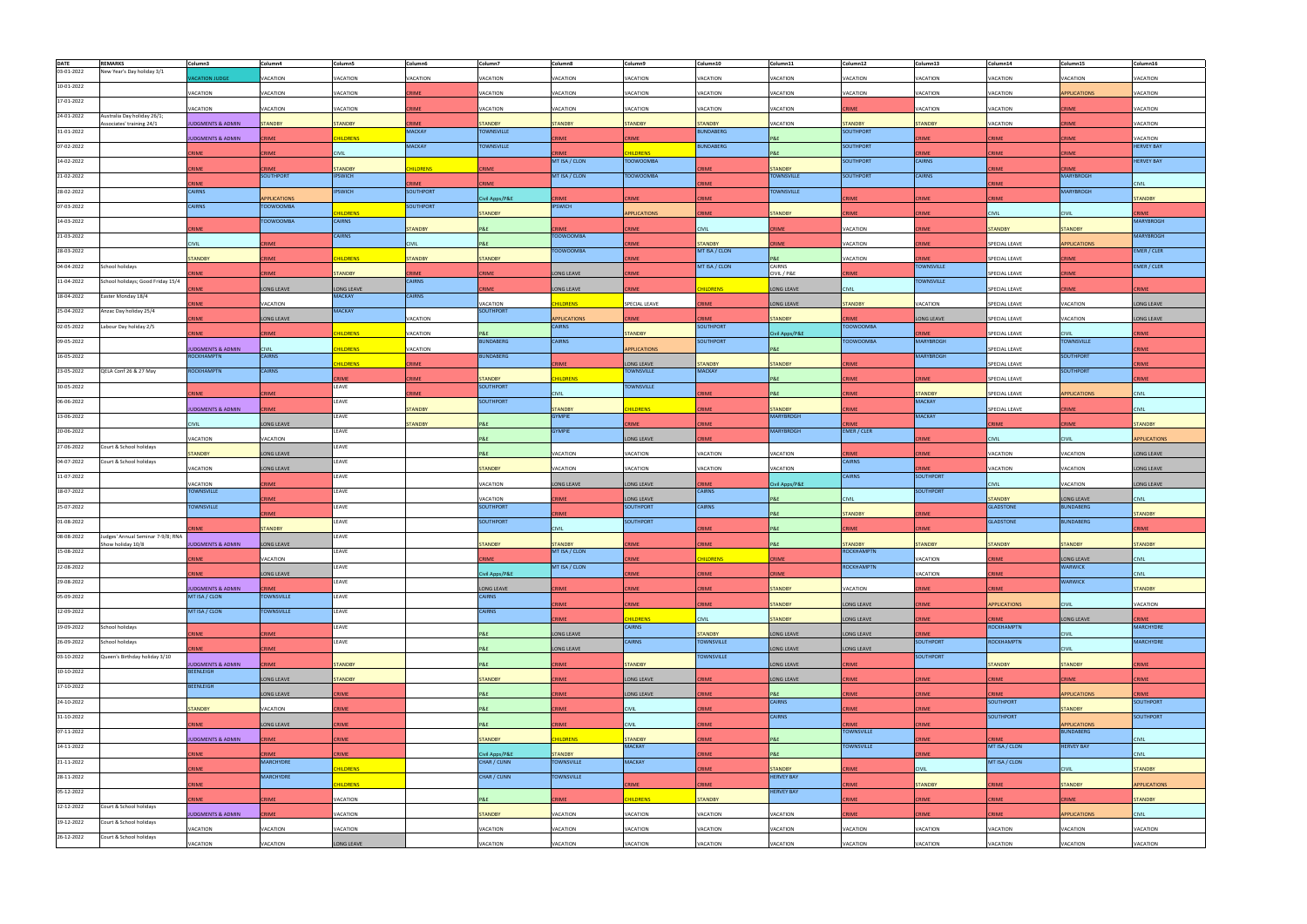| <b>DATE</b> | <b>REMARKS</b>                    | Column17                  | Column18                      | Column19                      | Column20                          | Column21                                | Column22                                | Column23           | Column24                         | Column25                       | Column26         | Column27            | Column28                      | Column29                        | Column30                          |
|-------------|-----------------------------------|---------------------------|-------------------------------|-------------------------------|-----------------------------------|-----------------------------------------|-----------------------------------------|--------------------|----------------------------------|--------------------------------|------------------|---------------------|-------------------------------|---------------------------------|-----------------------------------|
| 03-01-2022  | New Year's Day holiday 3/1        |                           |                               |                               |                                   |                                         |                                         |                    |                                  |                                |                  |                     |                               |                                 |                                   |
| 10-01-2022  |                                   | VACATION                  | VACATION                      | VACATION                      | VACATION                          | VACATION                                | VACATION                                | VACATION           | VACATION                         | VACATION                       | VACATION         | VACATION            | VACATION                      | VACATION                        | VACATION                          |
|             |                                   | VACATION                  | VACATION                      | <b>ACATION</b>                | VACATION                          | <b>VACATION</b>                         | VACATION                                | VACATION           | VACATION                         | VACATION                       | VACATION         | VACATION            | VACATION                      | VACATION                        | VACATION                          |
| 17-01-2022  |                                   |                           |                               |                               |                                   |                                         |                                         |                    |                                  |                                |                  |                     |                               | <b>SOUTHPORT</b>                |                                   |
| 24-01-2022  | Australia Day holiday 26/1;       | VACATION                  | VACATION                      | VACATION                      | VACATION                          | <b>APPLICATIONS</b>                     | VACATION<br><b>SOUTHPORT</b>            | VACATION           | VACATION                         | VACATION                       | VACATION         | <b>CIVIL</b>        | VACATION                      |                                 | VACATION                          |
|             | ssociates' training 24/1          | <b>STANDBY</b>            | <b>APPLICATIONS</b>           | <b>STANDBY</b>                | Civil Apps/P&E                    | <b>CIVIL</b>                            |                                         | <b>STANDBY</b>     | <b>STANDBY</b>                   | <b>STANDBY</b>                 | <b>TANDBY</b>    | <b>STANDBY</b>      | <b>STANDBY</b>                | <b>QCAT</b>                     | <b>STANDBY</b>                    |
| 31-01-2022  |                                   | <b>PSWICH</b>             |                               |                               |                                   |                                         |                                         |                    | <b>WARWICK</b>                   | <b>DALBY</b>                   |                  |                     |                               |                                 |                                   |
| 07-02-2022  |                                   | <b>IPSWICH</b>            | VACATION                      | APPLICATIONS                  | <b>CRIME</b>                      | <b>CIVIL</b><br><b>MARCHYDRE</b>        | CRIME                                   | <b>STANDBY</b>     | CAIRNS                           | <b>DALBY</b>                   | RIME             | <b>CIVIL</b>        | RIME                          | <b>CRIME</b>                    | ivil Apps/P&E<br><b>BEENLEIGH</b> |
|             |                                   |                           | VACATION                      | <b>CIVIL</b>                  | <b>CRIME</b>                      |                                         | <b>CRIME</b>                            | P&E                |                                  |                                | CRIME            | VACATION            | <b>APPLICATIONS</b>           | <b>CRIME</b>                    |                                   |
| 14-02-2022  |                                   | <b>RIME</b>               | <b>RIME</b>                   | <b>TANDBY</b>                 | P&E                               | <b>MARCHYDRE</b>                        | <b>CIVIL</b>                            | P&F                | <b>IVII</b>                      | <b>RIME</b>                    | <b>RIME</b>      | <b>APPLICATIONS</b> | RIME                          | <b>OCAT</b>                     | <b>BEENLEIGH</b>                  |
| 21-02-2022  |                                   |                           |                               |                               |                                   |                                         |                                         | <b>GOONDIWINDI</b> |                                  |                                | MACKAY           |                     |                               |                                 |                                   |
|             |                                   | CRIME                     | <b>RIME</b>                   | <b>BLE</b>                    | <b>P&amp;E</b>                    | <b>APPLICATIONS</b>                     | <b>STANDBY</b>                          |                    | CIVIL.                           | CRIME                          |                  | <b>CIVIL</b>        | <b>RIME</b>                   | <b>CAT</b>                      | P&E                               |
| 28-02-2022  |                                   | RIME                      | <b>BEENLEIGH</b>              | <b>IVIL</b>                   | <b>STANDBY</b>                    | <b>RIME</b>                             | CRIME                                   | <b>STANDBY</b>     | <b>TANDBY</b>                    | RIME                           | MACKAY           | <b>CIVIL</b>        | ROMA                          | CAT.                            | P&E                               |
| 07-03-2022  |                                   |                           | BEENLEIGH                     |                               | <b>IPSWICH</b>                    |                                         |                                         |                    |                                  |                                |                  |                     |                               |                                 |                                   |
|             |                                   | CRIME                     |                               | <b>STANDBY</b>                | <b>IPSWICH</b>                    | TANDBY                                  | <b>RIME</b><br><b>MACKAY</b>            | P&E                | <b>RIME</b>                      | CRIME                          | CRIME            | <b>STANDBY</b>      | <b>RIME</b>                   | <b>OCAT</b>                     | <b>STANDBY</b>                    |
| 14-03-2022  |                                   | RIME                      | <b>CRIME</b>                  | CIVIL                         |                                   | <b>CIVIL</b>                            |                                         | <b>STANDBY</b>     | <b>RIME</b>                      | CRIME                          | CRIME            | CRIME               | RIME                          | <b>QCAT</b>                     | <b>APPLICATIONS</b>               |
| 21-03-2022  |                                   |                           |                               |                               |                                   |                                         | <b>MACKAY</b>                           |                    | <b>BUNDABERG</b>                 |                                |                  |                     |                               |                                 |                                   |
| 28-03-2022  |                                   | RIME                      | RIME<br><b>SOUTHPORT</b>      | <b>STANDBY</b><br>CHAR / CUNN | Civil Apps/P&E                    | <b>CIVIL</b>                            |                                         | <b>P&amp;E</b>     | <b>BUNDABERG</b>                 | RIME                           | RIME             | CRIME               | <b>RIMF</b><br><b>IPSWICH</b> | <b>CAT</b>                      | <b>CRIME</b>                      |
|             |                                   | <b>CRIME</b>              |                               |                               | <b>STANDBY</b>                    | APPLICATIONS                            | <b>CIVIL</b>                            | <b>STANDBY</b>     |                                  | <b>CRIME</b>                   | CRIME            | <b>CIVIL</b>        |                               | <b>STANDBY</b>                  | P&E                               |
| 04-04-2022  | School holidays                   |                           | CAIRNS                        | CHAR / CUNN                   | <b>MARCHYDRE</b>                  |                                         |                                         | <b>SOUTHPORT</b>   |                                  |                                |                  |                     | <b>IPSWICH</b>                |                                 |                                   |
| 11-04-2022  | School holidays; Good Friday 15/4 | ONG LEAVE                 |                               |                               | <b>MARCHYDRE</b>                  | <b>TANDBY</b>                           | <b>CIVIL</b>                            | <b>SOUTHPORT</b>   | <b>PPLICATIONS</b>               | RIME                           | RIME             | VACATION            |                               | <b>RIME</b><br><b>SOUTHPORT</b> | <b>STANDBY</b>                    |
|             |                                   | ONG LEAVE                 | P&E                           | <b>STANDBY</b>                |                                   | <b>TANDBY</b>                           | <b>STANDBY</b>                          |                    | RIME                             | CRIME                          | RIME             | APPLICATIONS        |                               |                                 | <b>STANDBY</b>                    |
| 18-04-2022  | Easter Monday 18/4                | ONG LEAVE                 | P&E                           | <b>STANDBY</b>                |                                   | <b>CIVIL</b>                            | CRIME                                   | RIME               | <b>HERVEY BAY</b>                | <b>CRIME</b>                   |                  | <b>TOOWOOMBA</b>    | MT ISA / CLON                 | CAT:                            | <b>GYMPIE</b>                     |
| 25-04-2022  | Anzac Day holiday 25/4            |                           |                               |                               | Civil Apps/P&E                    | <b>IPSWICH</b>                          |                                         |                    | <b>HERVEY BAY</b>                |                                | <b>CIVIL</b>     | <b>TOOWOOMBA</b>    |                               |                                 | <b>GYMPIE</b>                     |
|             |                                   | <b>RIME</b>               | <b>STANDBY</b>                | <b>STANDBY</b>                | <b>CRIME</b>                      |                                         | CRIME                                   | <b>P&amp;E</b>     |                                  | <b>CIVIL</b>                   | <b>STANDBY</b>   |                     | <b>RIME</b>                   | <b>OCAT</b>                     |                                   |
| 02-05-2022  | abour Day holiday 2/5             | <b>RIME</b>               | <b>IPSWICH</b>                | <b>IVIL</b>                   | <b>CRIME</b>                      | <b>IPSWICH</b>                          | <b>APPLICATIONS</b>                     | P&E                | RIME                             | <b>EMER / CLER</b>             | <b>DALBY</b>     | <b>BEENLEIGH</b>    | <b>RIME</b>                   | <b>TAN</b>                      | CRIME                             |
| 09-05-2022  |                                   |                           | <b>IPSWICH</b>                |                               |                                   |                                         |                                         |                    | MARCHYDRE                        | <b>EMER / CLER</b>             | <b>DALBY</b>     | <b>BEENLEIGH</b>    |                               |                                 |                                   |
|             |                                   | <b>RIME</b>               |                               | APPLICATIONS                  | <b>CRIME</b>                      | IVIL.                                   | <b>RIME</b>                             | <b>STANDBY</b>     | CRIME                            |                                |                  |                     | TANDBY                        | CAT                             | P&E                               |
| 16-05-2022  |                                   | <b>RIME</b>               | BEENLEIGH                     | <b>RIMF</b>                   | <b>CRIME</b>                      | <b>APPLICATIONS</b>                     | <b>BEENLEIGH</b>                        | CHAR / CUNN        | MARCHYDRE<br><b>RIMF</b>         | <b>MACKAY</b>                  | CIVIL            | <b>CIVIL</b>        | <b>RIME</b>                   | CAT.                            | P&E                               |
| 23-05-2022  | QELA Conf 26 & 27 May             |                           | <b>BEENLEIGH</b>              |                               |                                   |                                         | <b>BEENLEIGH</b>                        | CHAR / CUNN        |                                  |                                |                  |                     | <b>MARCHYDRE</b>              |                                 | <b>IPSWICH</b>                    |
|             |                                   | <b>STANDBY</b>            |                               | <b>STANDBY</b>                | P&E                               | CIVIL                                   |                                         |                    | CIVIL                            | <b>STANDBY</b>                 | <b>STANDBY</b>   | APPLICATIONS        |                               | <b>OCAT</b>                     |                                   |
| 30-05-2022  |                                   | RIME                      | <b>CAIRNS</b>                 | <b>SOUTHPORT</b>              | <b>P&amp;E</b>                    | IVIL.                                   | <b>IPSWICH</b>                          | Civil Apps/P&E     | <b>STANDBY</b>                   | RIME                           | RIME             | <b>STANDBY</b>      | <b>MARCHYDRE</b>              | CAT.                            | <b>CRIME</b>                      |
| 06-06-2022  |                                   |                           |                               | SOUTHPORT                     |                                   |                                         |                                         |                    |                                  |                                |                  | <b>BUNDABERG</b>    |                               |                                 |                                   |
|             |                                   | <b>RIME</b>               | <b>STANDBY</b>                |                               | <b>STANDBY</b><br><b>KINGAROY</b> | <b>CIVIL</b>                            | <b>APPLICATIONS</b>                     | P&E                | <b>IVIL</b>                      | <b>RIME</b>                    | RIME             |                     |                               | <b>STANDBY</b>                  | CRIME                             |
| 13-06-2022  |                                   | <b>MARCHYDRE</b>          | <b>EMER / CLER</b>            | <b>RIME</b>                   |                                   | TANDBY                                  | <b>APPLICATIONS</b>                     | <b>GLADSTONE</b>   | <b>IVI</b>                       | RIME                           | <b>IPSWICH</b>   | <b>BUNDABERG</b>    | <b>TOOWOOMBA</b>              | <b>SOUTHPORT</b>                | RIME                              |
| 20-06-2022  |                                   | <b>MARCHYDRE</b>          |                               |                               | <b>KINGAROY</b>                   |                                         |                                         | <b>GLADSTONE</b>   |                                  |                                | <b>IPSWICH</b>   |                     | <b>TOOWOOMBA</b>              | <b>SOUTHPORT</b>                |                                   |
| 27-06-2022  | ourt & School holidays            |                           | VACATION                      | RIME                          |                                   | <b>STANDBY</b>                          | VACATION                                |                    | <b>STANDBY</b>                   | <b>RIME</b>                    |                  | <b>RIME</b>         |                               |                                 | P&E                               |
|             |                                   | <b>ACATION</b>            | VACATION                      | <b>ACATION</b>                | P&E                               | <b><i>VACATION</i></b>                  | VACATION                                | <b>ACATION</b>     | <b>ACATION</b>                   | VACATION                       | <b>ACATION</b>   | VACATION            | <b>ACATION</b>                | <b>ACATION</b>                  | VACATION                          |
| 04-07-2022  | Court & School holidays           |                           |                               |                               |                                   |                                         |                                         |                    |                                  |                                |                  |                     |                               |                                 |                                   |
| 11-07-2022  |                                   | <b>ACATION</b>            | <b>RIME</b><br><b>IPSWICH</b> | <b>ACATION</b>                | P&E                               | <b>ACATION</b>                          | <b>APPLICATIONS</b><br><b>TOOWOOMBA</b> | VACATION           | <b>VACATION</b>                  | VACATION<br><b>GOONDIWINDI</b> | VACATION         | <b>RIME</b>         | VACATION                      | VACATION                        | VACATION<br><b>IPSWICH</b>        |
|             |                                   | ONG LEAVE                 |                               | <b>PPLICATIONS</b>            | <b>STANDBY</b>                    | <b><i>VACATION</i></b>                  |                                         | P&E                | <b>IVII</b>                      |                                | RIME             | <b>CIVII</b>        | <b>RIME</b>                   | <b>TANO</b>                     |                                   |
| 18-07-2022  |                                   |                           | <b>IPSWICH</b>                | <b>ROMA</b>                   |                                   |                                         | <b>TOOWOOMBA</b>                        |                    | <b>GYMPIE</b>                    | <b>GOONDIWINDI</b>             |                  |                     |                               |                                 | <b>IPSWICH</b>                    |
| 25-07-2022  |                                   | <b>HILDRENS</b><br>MACKAY |                               | <b>ROMA</b>                   | VACATION                          | CIVIL                                   |                                         | <b>P&amp;E</b>     | <b>GYMPIE</b>                    |                                | RIME             | <b>APPLICATIONS</b> | CRIME                         | <b>QCAT</b>                     |                                   |
|             |                                   |                           | <b>RIME</b>                   |                               | VACATION                          | APPLICATIONS                            | <b>CIVIL</b>                            | <b>P&amp;E</b>     |                                  | <b>RIME</b>                    | RIME             | <b>STANDBY</b>      | <b>RIME</b>                   | <b>CAT</b>                      | P&E                               |
| 01-08-2022  |                                   | MACKAY                    |                               |                               |                                   | <b>RIMF</b>                             |                                         |                    | <b>TIVIL</b>                     | <b>RIME</b>                    | CRIME            |                     | <b>RIME</b>                   |                                 |                                   |
| 08-08-2022  | ludges' Annual Seminar 7-9/8; RNA |                           | <b>CRIME</b>                  | <b>PPLICATIONS</b>            | P&E                               |                                         | <b>CIVIL</b>                            | <b>STANDBY</b>     |                                  |                                |                  | <b>CIVIL</b>        |                               | <b>STANDBY</b>                  | <b>STANDBY</b>                    |
|             | how holiday 10/8                  | <b>STANDBY</b>            | <b>STANDBY</b>                | <b>TANDBY</b>                 | <b>STANDBY</b>                    | <b>APPLICATIONS</b>                     | <b>STANDBY</b>                          | <b>STANDBY</b>     | <b>STANDBY</b>                   | <b>STANDBY</b>                 | <b>TANDBY</b>    | <b>STANDBY</b>      | TANDBY                        | <b>TANDBY</b>                   | <b>STANDBY</b>                    |
| 15-08-2022  |                                   | BUNDABERG                 | SOUTHPORT                     | P&E                           | <b>STANDBY</b>                    | <b>CIVIL</b>                            | <b>CRIME</b>                            | P&E                | DALBY                            | <b>CRIME</b>                   | CRIME            | MACKAY              | <b>CIVIL</b>                  | <b>OCAT</b>                     | P&E                               |
| 22-08-2022  |                                   | <b>BUNDABERG</b>          | <b>SOUTHPORT</b>              |                               |                                   |                                         |                                         |                    | <b>DALBY</b>                     |                                | <b>TOOWOOMBA</b> | <b>MACKAY</b>       |                               |                                 |                                   |
|             |                                   |                           |                               | <b>P&amp;E</b>                | <b>STANDBY</b>                    | <b>CIVIL</b>                            | RIME                                    | P&E                |                                  | <b>CIVIL</b>                   |                  |                     | <b>APPLICATIONS</b>           | <b>QCAT</b>                     | P&E                               |
| 29-08-2022  |                                   | <b>CRIME</b>              | <b>CRIME</b>                  | <b>STANDBY</b>                | <b>STANDBY</b>                    | <b>STANDBY</b>                          | <b>MARCHYDRE</b>                        | <b>STANDBY</b>     | <b>CIVIL</b>                     | <b>STANDBY</b>                 | <b>TOOWOOMBA</b> | <b>CIVIL</b>        | <b>STANDBY</b>                | <b>OCAT</b>                     | P&E                               |
| 05-09-2022  |                                   | <b>IERVEY BAY</b>         |                               | <b>EMER / CLER</b>            |                                   | <b>GYMPIE</b>                           | <b>MARCHYDRE</b>                        |                    |                                  |                                |                  |                     |                               |                                 |                                   |
|             |                                   |                           | <b>RIME</b>                   |                               | <b>P&amp;E</b>                    |                                         |                                         | <b>P&amp;E</b>     | <b>STANDBY</b>                   | RIME                           | CRIME            | <b>CIVIL</b>        | <b>RIME</b>                   | <b>QCAT</b>                     | <b>STANDBY</b>                    |
| 12-09-2022  |                                   | <b>HERVEY BAY</b>         | <b>IPSWICH</b>                | EMER / CLER                   | <b>P&amp;E</b>                    | <b>GYMPIE</b>                           | <b>APPLICATIONS</b>                     | <b>P&amp;E</b>     | <b>CIVIL</b>                     | CRIME                          | RIME             | <b>STANDBY</b>      | <b>GLADSTONE</b>              | <b>STANDBY</b>                  | <b>IPSWICH</b>                    |
| 19-09-2022  | School holidays                   |                           | <b>IPSWICH</b>                |                               |                                   |                                         |                                         |                    |                                  | <b>BUNDABERG</b>               |                  |                     | <b>GLADSTONE</b>              | <b>SOUTHPORT</b>                | <b>IPSWICH</b>                    |
| 26-09-2022  | School holidays                   | ONG LEAVE                 |                               | CRIME                         | P&E                               | VACATION                                | <b>CIVIL</b>                            | <b>STANDBY</b>     | <b>APPLICATIONS</b>              | <b>BUNDABERG</b>               | RIME             | CRIME               |                               |                                 |                                   |
|             |                                   | ONG LEAVE                 | P&E                           | <b>ACATION</b>                | <b>STANDBY</b>                    | RIME                                    | VACATION                                | RIME               | <b>STANDBY</b>                   |                                | CIVIL            | VACATION            | <b>APPLICATIONS</b>           | VACATION                        | Civil Apps/P&E                    |
| 03-10-2022  | Queen's Birthday holiday 3/10     |                           |                               |                               | <b>HERVEY BAY</b>                 |                                         |                                         |                    |                                  |                                | <b>KINGAROY</b>  |                     |                               |                                 |                                   |
| 10-10-2022  |                                   | CRIME                     | <b>STANDBY</b><br>SOUTHPORT   | <b>CIVIL</b>                  | <b>HERVEY BAY</b>                 | <b>APPLICATIONS</b><br><b>MARCHYDRE</b> | <b>STANDBY</b>                          | RIME               | <b>CIVIL</b><br><b>MARCHYDRE</b> | <b>CRIME</b>                   | KINGAROY         | VACATION            | RIME                          | <b>DCAT</b>                     | CRIME                             |
|             |                                   | CRIME                     |                               | <b>CIVIL</b>                  |                                   |                                         | <b>CHILDRENS</b>                        | Civil Apps/P&E     |                                  | <b>CRIME</b>                   |                  | <b>CIVIL</b>        | RIME                          | <b>OCAT</b>                     | <b>APPLICATIONS</b>               |
| 17-10-2022  |                                   | CRIME                     | SOUTHPORT                     | <b>CIVIL</b>                  | P&E                               | RIME                                    | <b>CHILDRENS</b>                        | CRIME              | <b>MARCHYDRE</b>                 | <b>CRIME</b>                   | CRIME            |                     | <b>MARYBROGH</b>              | <b>DCAT</b>                     | <b>STANDBY</b>                    |
| 24-10-2022  |                                   |                           |                               |                               |                                   |                                         | <b>TOWNSVILLE</b>                       | <b>TOOWOOMBA</b>   |                                  |                                |                  | <b>CIVIL</b>        | <b>MARYBROGH</b>              |                                 |                                   |
|             |                                   | RIME                      | <b>CRIME</b>                  | APPLICATIONS                  | P&E                               | <b>CIVIL</b>                            |                                         |                    | <b>STANDBY</b>                   | RIME                           | CRIME            | <b>STANDBY</b>      |                               | <b>QCAT</b>                     | P&E                               |
| 31-10-2022  |                                   | <b>CIVIL</b>              | RIME                          | <b>STANDBY</b>                | <b>STANDBY</b>                    | <b>STANDBY</b>                          | <b>TOWNSVILLE</b>                       | <b>TOOWOOMBA</b>   | CRIME                            | CRIME                          | CRIME            | <b>CIVIL</b>        | CRIME                         | <b>QCAT</b>                     | <b>MARCHYDRE</b>                  |
| 07-11-2022  |                                   |                           |                               | <b>ROCKHAMPTN</b>             | <b>SOUTHPORT</b>                  |                                         |                                         |                    |                                  | <b>IPSWICH</b>                 |                  | <b>IPSWICH</b>      |                               |                                 | <b>MARCHYDRE</b>                  |
|             |                                   | <b>STANDBY</b>            | <b>RIME</b>                   |                               |                                   | <b>CIVIL</b>                            | <b>APPLICATIONS</b>                     | RIME               | CRIME                            |                                | <b>RIME</b>      |                     | CRIME                         | <b>QCAT</b>                     |                                   |
| 14-11-2022  |                                   | <b>RIME</b>               | <b>BEENLEIGH</b>              | <b>ROCKHAMPTN</b>             | SOUTHPORT                         | <b>CIVIL</b>                            | CRIME                                   | CRIME              | <b>APPLICATIONS</b>              | <b>IPSWICH</b>                 | <b>MARYBROGH</b> | <b>IPSWICH</b>      | RIME                          | <b>OCAT</b>                     | <b>STANDBY</b>                    |
| 21-11-2022  |                                   |                           | BEENLEIGH                     |                               |                                   |                                         |                                         |                    |                                  |                                | <b>MARYBROGH</b> |                     |                               |                                 |                                   |
|             |                                   | CRIME                     |                               | RIME                          | P&E                               | TANDBY                                  | RIME                                    | P&E                | <b>APPLICATIONS</b>              | CRIME                          |                  | <b>CIVIL</b>        | CRIME                         | <b>QCAT</b>                     | CRIME                             |
| 28-11-2022  |                                   | <b>RIME</b>               | <b>IPSWICH</b>                | RIME                          | <b>P&amp;E</b>                    | <b>TOOWOOMBA</b>                        | <b>CIVIL</b>                            | <b>P&amp;E</b>     | <b>RIME</b>                      | <b>CRIME</b>                   | CRIME            | <b>CIVIL</b>        | CRIME                         | <b>QCAT</b>                     | <b>P&amp;E</b>                    |
| 05-12-2022  |                                   | SOUTHPORT                 | <b>IPSWICH</b>                |                               |                                   | <b>TOOWOOMBA</b>                        |                                         |                    |                                  |                                |                  |                     |                               |                                 |                                   |
|             |                                   |                           |                               | <b>CIVIL</b>                  | <b>STANDBY</b>                    |                                         | <b>STANDBY</b>                          | <b>STANDBY</b>     | CRIME                            | <b>APPLICATIONS</b>            | <b>RIME</b>      | <b>CIVIL</b>        | CRIME                         | <b>STANDBY</b>                  | <b>P&amp;E</b>                    |
| 12-12-2022  | Court & School holidays           | <b>ACATION</b>            | <b>RIME</b>                   | <b>STANDBY</b>                | VACATION                          | <b>CIVIL</b>                            | <b>CRIME</b>                            | VACATION           | VACATION                         | VACATION                       | VACATION         | <b>STANDBY</b>      | VACATION                      | VACATION                        | VACATION                          |
| 19-12-2022  | Court & School holidays           |                           |                               |                               |                                   |                                         |                                         |                    |                                  |                                |                  |                     |                               |                                 |                                   |
| 26-12-2022  | Court & School holidays           | VACATION                  | <b>ACATION JUDGE</b>          | <b>ACATION</b>                | VACATION                          | VACATION                                | VACATION                                | VACATION           | <b>VACATION</b>                  | VACATION                       | VACATION         | VACATION            | VACATION                      | VACATION                        | VACATION                          |
|             |                                   | VACATION                  | VACATION                      | VACATION                      | VACATION                          | VACATION                                | VACATION                                | VACATION           | VACATION                         | VACATION                       | VACATION         | VACATION            | VACATION                      | VACATION                        | VACATION                          |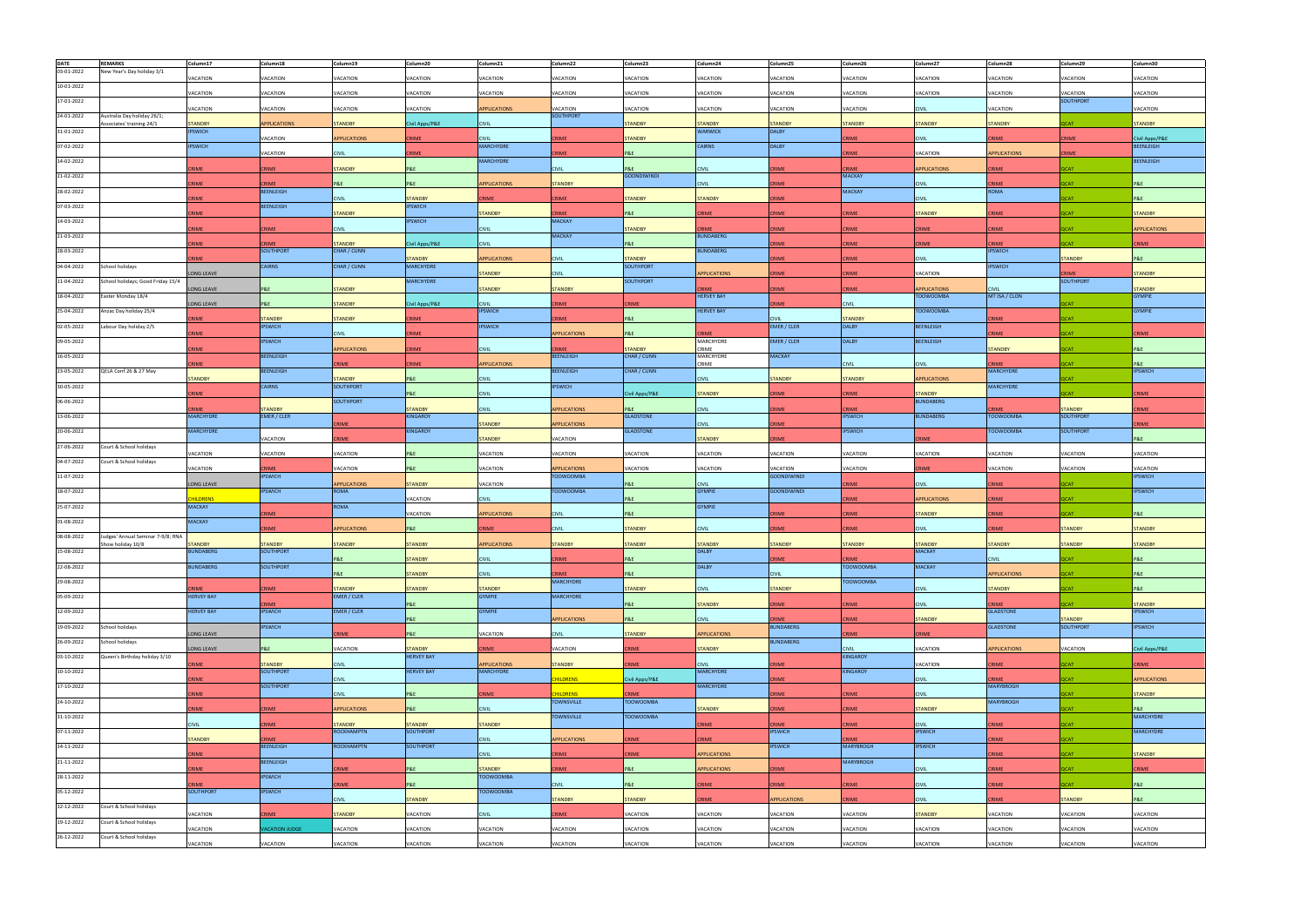| <b>DATE</b> | <b>REMARKS</b>                    | Column31            | Column32           | Column33                    | Column34                     | Column35                         | Column36                       | Column37                    | Column38                           | Column39                    | Column41                    | Column42                 | Column43                     | Column44                             | Column45                     |
|-------------|-----------------------------------|---------------------|--------------------|-----------------------------|------------------------------|----------------------------------|--------------------------------|-----------------------------|------------------------------------|-----------------------------|-----------------------------|--------------------------|------------------------------|--------------------------------------|------------------------------|
| 03-01-2022  | New Year's Day holiday 3/1        |                     |                    | <b>BEENLEIGH</b>            | <b>IPSWICH</b>               | <b>IPSWICH</b>                   | MARCHYDRE                      | MARCHYDRE                   | SOUTHPORT                          | SOUTHPORT                   | CAIRNS                      | CAIRNS                   | TOWNSVILLE                   | <b>TOWNSVILLE</b>                    | ROCKHAMPTN                   |
|             |                                   |                     |                    | VACATION                    | VACATION                     | <b>ACATION</b>                   | VACATION                       | <b>ACATION</b>              | VACATION                           | VACATION                    | <b>ACATION</b>              | VACATION                 | VACATION                     | <b>/ACATION</b>                      | <b>ACATION</b>               |
| 10-01-2022  |                                   |                     |                    | <b>BEENLEIGH</b>            | <b>IPSWICH</b>               | <b>IPSWICH</b>                   | MARCHYDRE                      | MARCHYDRE                   | SOUTHPORT                          | SOUTHPORT                   | CAIRNS                      | CAIRNS                   | TOWNSVILLE                   | TOWNSVILLE                           | ROCKHAMPTN                   |
|             |                                   |                     |                    | <b>ACATION</b>              | VACATION                     | <b>ACATION</b>                   | VACATION                       | <b>ACATION</b>              | <b>/ACATION</b>                    | VACATION                    | <b>ACATION</b>              | VACATION                 | <b>ACATION</b>               | <b>ACATION</b>                       | <b>ACATION</b>               |
| 17-01-2022  |                                   |                     |                    | BEENLEIGH                   | <b>IPSWICH</b>               | <b>IPSWICH</b>                   | MARCHYDRE                      | MARCHYDRE                   | SOUTHPORT                          | SOUTHPORT                   | CAIRNS                      | CAIRNS                   | TOWNSVILLE                   | TOWNSVILLE                           | ROCKHAMPTN                   |
|             |                                   |                     |                    | CRIME                       | VACATION                     | <b>ACATION</b>                   | VACATION                       | CRIME                       | CRIME                              | VACATION                    | <b>ACATION</b>              | VACATION                 | <b>ACATION</b>               | <b>ACATION</b>                       | <b>ACATION</b>               |
| 24-01-2022  | Australia Day holiday 26/1;       |                     |                    | <b>BEENLEIGH</b>            | <b>IPSWICH</b>               | <b>IPSWICH</b>                   | <b>MARCHYDRE</b>               | MARCHYDRE                   | SOUTHPORT                          | SOUTHPORT                   | CAIRNS                      | CAIRNS                   | TOWNSVILLE                   | TOWNSVILLE                           | ROCKHAMPTN                   |
|             | ssociates' training 24/1          |                     |                    | CRIME                       | VACATION                     | <b>STANDBY</b>                   | CRIME<br><b>GYMPIE</b>         | CRIME                       | CRIME                              | RIME                        | CRIME<br>CAIRNS             | CRIME                    | CRIME                        | RIME                                 | RIME                         |
| 31-01-2022  |                                   |                     |                    | <b>BEENLEIGH</b><br>CRIME   | <b>TOOWOOMBA</b>             | PSWICH<br><b>RIME</b>            |                                | MARCHYDRE<br>CRIME          | SOUTHPORT<br><b>CIVII</b>          | SOUTHPORT<br>RIME           | CRIME                       | CAIRNS<br>CRIME          | TOWNSVILLE<br>CRIME          | TOWNSVILLE<br><b>RIME</b>            | ROCKHAMPTN<br>RIME           |
| 07-02-2022  |                                   |                     |                    | BEENLEIGH                   | <b>TOOWOOMBA</b>             | PSWICH                           | <b>GYMPIE</b>                  | <b>KINGAROY</b>             | SOUTHPORT                          | SOUTHPORT                   | CAIRNS                      | CAIRNS                   | TOWNSVILLE                   | TOWNSVILLE                           | ROCKHAMPTN                   |
|             |                                   |                     |                    | <b>RIME</b>                 |                              | <b>RIME</b>                      |                                |                             | <b>STANDBY</b>                     | RIMF                        | <b>RIME</b>                 | CRIME                    | <b>RIME</b>                  | <b>RIME</b>                          | <b>RIME</b>                  |
| 14-02-2022  |                                   |                     |                    | <b>BEENLEIGH</b>            | <b>IPSWICH</b>               | PSWICH                           | MARCHYDRE                      | <b>KINGAROY</b>             | <b>BEENLEIGH</b>                   | SOUTHPORT                   | CAIRNS                      | CAIRNS                   | TOWNSVILLE                   | <b>TOWNSVILLE</b>                    | ROCKHAMPTN                   |
|             |                                   |                     |                    | TANDBY                      | CIVII                        | <b>RIME</b>                      | CRIME                          |                             |                                    | RIME                        | CIVIL / P&E                 | CRIME                    | <b>RIME</b>                  | <b>RIMF</b>                          | <b>RIME</b>                  |
| 21-02-2022  |                                   |                     |                    | <b>GLADSTONE</b>            | <b>IPSWICH</b>               |                                  | MARCHYDRE                      | MARCHYDRE                   | <b>BEENLEIGH</b>                   | SOUTHPORT                   | CAIRNS                      | CAIRNS                   | <b>BOWEN</b>                 | <b>TOWNSVILLE</b>                    | <b>EMER / CLER</b>           |
|             |                                   |                     |                    |                             | <b>STANDBY</b>               | <b>HILDRENS</b>                  | CRIME                          | CIVIL                       |                                    | RIME                        | CIVIL / P&E                 | CRIME                    |                              | CIVIL / P&E                          |                              |
| 28-02-2022  |                                   |                     |                    | <b>GLADSTONE</b>            | <b>IPSWICH</b><br>CRIME      | <b>III DRENS</b>                 | MARCHYDRE<br><b>CIVIL</b>      | MARCHYDRE<br><b>TANDBY</b>  | SOUTHPORT<br>CRIME                 | SOUTHPORT<br>RIME           | CAIRNS<br><b>STANDBY</b>    | CAIRNS<br>CRIME          | CHART / HUGH                 | <b>TOWNSVILLE</b><br>CIVIL / P&E     | EMER / CLER                  |
| 07-03-2022  |                                   |                     |                    | <b>BEENLEIGH</b>            | <b>IPSWICH</b>               | <b>DAI BY</b>                    | MARCHYDRE                      | MARCHYDRE                   | SOUTHPORT                          | SOUTHPORT                   | CAIRNS                      | <b>INNISFAIL</b>         | <b><i>FOWNSVILLE</i></b>     |                                      | ROCKHAMPTN                   |
|             |                                   |                     |                    | CRIME                       | CRIME                        |                                  | <b>STANDBY</b>                 | RIME                        | CRIME                              | RIME                        | CRIME                       |                          | RIMF                         | <b>IMF</b>                           | RIME                         |
| 14-03-2022  |                                   |                     |                    | <b>BEENLEIGH</b>            | <b>IPSWICH</b>               | <b>DALBY</b>                     | MARCHYDRE                      | MARCHYDRE                   | SOUTHPORT                          | SOUTHPORT                   | CAIRNS                      | <b>INNISFAIL</b>         | <b><i>FOWNSVILLE</i></b>     | SOUTHPORT                            | ROCKHAMPTN                   |
|             |                                   |                     |                    | CRIME                       | CRIME                        |                                  | VACATION                       | CRIME                       | CRIME                              | RIME                        | CRIME                       |                          | CRIME                        |                                      | <b>RIMF</b>                  |
| 21-03-2022  |                                   |                     |                    | BEENLEIGH                   | <b>IPSWICH</b>               | <b>IPSWICH</b>                   | MARCHYDRE                      | <b>GYMPIE</b>               | SOUTHPORT                          | BEENLEIGH                   | CAIRNS                      | CAIRNS                   | TOWNSVILLE                   | <b>SOUTHPORT</b>                     | ROCKHAMPTN                   |
|             |                                   |                     |                    | CRIME                       | CRIME                        | CRIME                            | <b>LONG LEAVE</b>              |                             | CRIME                              |                             | CRIME                       | CIVIL / P&E              | CRIME                        |                                      | RIME                         |
| 28-03-2022  |                                   |                     |                    | BEENLEIGH<br>CRIME          | <b>IPSWICH</b><br>LONG LEAVE | <b>IPSWICH</b><br>CRIME          | MARCHYDRE<br>CRIME             | <b>GYMPIE</b>               | SOUTHPORT<br>CRIME                 | <b>BEENLEIGH</b>            | CAIRNS<br><b>STANDBY</b>    | CAIRNS<br>CIVIL / P&E    | TOWNSVILLE<br>CRIME          | TOWNSVILLE<br><b>RIME</b>            | ROCKHAMPTN<br><b>RIME</b>    |
| 04-04-2022  | chool holidays                    |                     |                    | BEENLEIGH                   | <b>IPSWICH</b>               | <b>IPSWICH</b>                   | MARCHYDRE                      | MARCHYDRE                   |                                    | SOUTHPORT                   |                             | CAIRNS                   | TOWNSVILLE                   | TOWNSVILLE                           | ROCKHAMPTN                   |
|             |                                   |                     |                    | <b>RIME</b>                 | <b>LONG LEAVE</b>            | CRIME                            | CRIME                          | <b>CIVII</b>                | <b>CIVII</b>                       | <b>STANDBY</b>              | RIME                        | <b>STANDBY</b>           | CIVII                        | <b>STANDBY</b>                       | 11/11                        |
| 11-04-2022  | School holidays; Good Friday 15/4 |                     |                    | BEENLEIGH                   | <b>IPSWICH</b>               | <b>IPSWICH</b>                   | MARCHYDRE                      | MARCHYDRE                   |                                    | SOUTHPORT                   |                             |                          | TOWNSVILLE                   | <b>TOWNSVILLE</b>                    | ROCKHAMPTN                   |
|             |                                   |                     |                    | <b>RIME</b>                 | LONG LEAVE                   | <b>STANDBY</b>                   | <b>CIVII</b>                   | TANDBY                      | <b>TIVII</b>                       | RIME                        | <b>RIME</b>                 | RIME                     | ∩VII.                        | <b>RIME</b>                          | TANDBY                       |
| 18-04-2022  | Easter Monday 18/4                |                     |                    | BEENLEIGH                   | <b>IPSWICH</b>               | PSWICH                           | MARCHYDRE                      | MARCHYDRE                   | SOUTHPORT                          | SOUTHPORT                   | CAIRNS                      |                          | TOWNSVILLE                   | <b>TOWNSVILLE</b>                    | ROCKHAMPTN                   |
|             |                                   |                     |                    | <b>RIME</b>                 | LONG LEAVE                   | CRIME                            | <b>STANDBY</b>                 | CRIME                       | <b>STANDBY</b>                     | CRIME                       | CRIME                       | <b>RIME</b>              | <b>STANDBY</b>               | CRIME                                | <b>RIMF</b>                  |
| 25-04-2022  | Anzac Day holiday 25/4            |                     |                    | BEENLEIGH                   | <b>IPSWICH</b>               | <b>IPSWICH</b>                   | <b>KINGAROY</b>                | MARCHYDRE                   |                                    | SOUTHPORT                   | CAIRNS                      | CAIRNS                   | TOWNSVILLE                   | TOWNSVILLE                           | ROCKHAMPTN                   |
|             |                                   |                     |                    | TANDBY<br><b>BEENLEIGH</b>  | LONG LEAVE<br><b>IPSWICH</b> | CRIME<br><b>IPSWICH</b>          | <b>KINGAROY</b>                | RIME<br>MARCHYDRE           | <b>SINAE</b><br>SOUTHPORT          | RIME                        | RIME<br>THURSDAY IS. BAMAGA | CRIME<br>CAIRNS          | RIMF<br><b>TOWNSVILLE</b>    | <b>RIMF</b><br>TOWNSVILLE            | :RIME                        |
| 02-05-2022  | Labour Day holiday 2/5            |                     |                    | <b>RIME</b>                 | LONG LEAVE                   | CRIME                            |                                | CRIME                       | CRIME                              | <b>IMF</b>                  |                             | <b>STANDBY</b>           | CRIME                        | CRIME                                |                              |
| 09-05-2022  |                                   |                     |                    | BEENLEIGH                   | <b>IPSWICH</b>               | <b>IPSWICH</b>                   | MARCHYDRE                      | MARCHYDRE                   | SOUTHPORT                          |                             | CAIRNS                      | CAIRNS                   |                              | <b>TOWNSVILLE</b>                    |                              |
|             |                                   |                     |                    | CRIME                       | CRIME                        | CRIME                            | <b>STANDBY</b>                 | `IVII                       | <b>CIVII</b>                       | <b>IMF</b>                  | CIVIL / P&E                 | CRIME                    | <b>RIME</b>                  | CIVIL / P&E                          |                              |
| 16-05-2022  |                                   |                     |                    | MT ISA / CLON               | <b>IPSWICH</b>               | <b>TOWNSVILLE</b>                | MARCHYDRE                      | MARCHYDRE                   | SOUTHPORT                          | SOUTHPORT                   | CAIRNS                      | CAIRNS                   |                              | TOWNSVILLE                           | <b>GLADSTONE</b>             |
|             |                                   |                     |                    |                             | CRIME                        |                                  | <b>STANDBY</b>                 | TANDBY                      |                                    | RIME                        | CIVIL / P&E                 | CRIME                    | RIME                         | IVII / P&F                           |                              |
| 23-05-2022  | QELA Conf 26 & 27 May             |                     |                    | <b>MT ISA / CLON</b>        | <b>DALBY</b>                 | <b>WARWICK</b>                   |                                | <b>HERVEY BAY</b>           | SOUTHPORT                          | SOUTHPORT                   | CAIRNS                      | CAIRNS                   | TOWNSVILLE                   | <b>BOWEN</b>                         | <b>GLADSTONE</b>             |
|             |                                   |                     |                    |                             | <b>DALBY</b>                 | <b>WARWICK</b>                   | <b>CRIME</b>                   |                             | <b>STANDBY</b><br><b>BEENLEIGH</b> | CRIME                       | STANDBY                     | <b>STANDBY</b>           | CRIME                        |                                      |                              |
| 30-05-2022  |                                   |                     | <b>RIME</b>        | BEENLEIGH<br><b>RIME</b>    |                              |                                  | <b>RIME</b>                    | <b>HERVEY BAY</b>           |                                    | SOUTHPORT<br>RIME           | CAIRNS<br>RIME              | CAIRNS<br>CRIME          | TOWNSVILLE<br><b>RIME</b>    | <b>CHART / HUGH</b>                  | ROCKHAMPTN<br>RIME           |
| 06-06-2022  |                                   |                     |                    | BEENLEIGH                   | <b>IPSWICH</b>               | <b>IPSWICH</b>                   | MARCHYDRE                      | MARCHYDRE                   | <b>BEENLEIGH</b>                   | SOUTHPORT                   | <b>NNISFAIL</b>             | CAIRNS                   | TOWNSVILLE                   | TOWNSVILLE                           | ROCKHAMPTN                   |
|             |                                   |                     | <b>RIME</b>        | <b>RIME</b>                 | CRIME                        | <b>RIME</b>                      | CIVIL                          | CRIME                       |                                    | TVH.                        |                             | CRIME                    | CRIME                        | <b>RIMF</b>                          | <b>RIME</b>                  |
| 13-06-2022  |                                   |                     |                    | BEENLEIGH                   | <b>IPSWICH</b>               | <b>IPSWICH</b>                   | MARCHYDRE                      | MARCHYDRE                   | SOUTHPORT                          | SOUTHPORT                   | NNISFAIL                    | MT ISA / CLON            | TOWNSVILLE                   | <b>TOWNSVILLE</b>                    | ROCKHAMPTN                   |
|             |                                   |                     | RIME               | <b>RIMF</b>                 | VACATION                     | RIME                             | <b>CIVIL</b>                   | RIME                        | CRIME                              |                             |                             |                          | CRIME                        | <b>RIMF</b>                          | RIMF                         |
| 20-06-2022  |                                   |                     |                    | BEENLEIGH                   | <b>IPSWICH</b>               | <b>IPSWICH</b>                   | MARCHYDRE                      | MARCHYDRE                   | SOUTHPORT                          | SOUTHPORT                   | <b>NNISFAIL</b>             | MT ISA / CLON            | TOWNSVILLE                   | <b>TOWNSVILLE</b>                    | ROCKHAMPTN                   |
|             |                                   |                     | <b>RIME</b>        | <b>RIME</b>                 | LONG LEAVE                   | <b>CRIME</b>                     | STANDBY                        | VACATION                    | CRIME                              | <b>STANDBY</b>              |                             |                          | VACATION                     | CRIME                                | <b>RIME</b>                  |
| 27-06-2022  | Court & School holidays           |                     | <b>PPLICATIONS</b> | BEENLEIGH<br><b>ACATION</b> | <b>IPSWICH</b><br>LONG LEAVE | PSWICH<br><b>ACATION</b>         | MARCHYDRE<br><b>LONG LEAVE</b> | MARCHYDRE<br><b>ACATION</b> | SOUTHPORT<br>VACATION              | SOUTHPORT<br><b>ACATION</b> | CAIRNS<br><b>ACATION</b>    | CAIRNS<br>VACATION       | TOWNSVILLE<br><b>ACATION</b> | <b>TOWNSVILLE</b><br><b>ACATION</b>  | ROCKHAMPTN<br><b>ACATION</b> |
| 04-07-2022  | Court & School holidays           |                     |                    | BEENLEIGH                   | <b>IPSWICH</b>               | <b>IPSWICH</b>                   | MARCHYDRE                      | MARCHYDRE                   | SOUTHPORT                          | SOUTHPORT                   | CAIRNS                      | CAIRNS                   | TOWNSVILLE                   | TOWNSVILLE                           | ROCKHAMPTN                   |
|             |                                   |                     | RIME               | <b>ACATION</b>              | LONG LEAVE                   | <b>ACATION</b>                   | LONG LEAVE                     | <b>ACATION</b>              | <b>ACATION</b>                     | <b>ACATION</b>              | <b>ACATION</b>              | VACATION                 | <b>ACATION</b>               | <b>ACATION</b>                       | <b>ACATION</b>               |
| 11-07-2022  |                                   |                     |                    |                             | <b>IPSWICH</b>               | <b>IPSWICH</b>                   | MARCHYDRE                      | MARCHYDRE                   | SOUTHPORT                          | BEENLEIGH                   | CAIRNS                      | CAIRNS                   | TOWNSVILLE                   | TOWNSVILLE                           | ROCKHAMPTN                   |
|             |                                   | VACATION            | RIME               | CRIME                       | LONG LEAVE                   | <b>RIME</b>                      | <b>LONG LEAVE</b>              | CRIME                       | CRIME                              |                             | CRIME                       | VACATION                 | <b>RIME</b>                  | <b>ACATION</b>                       | <b>RIME</b>                  |
| 18-07-2022  |                                   |                     |                    |                             | <b>IPSWICH</b>               | <b>IPSWICH</b>                   | MARCHYDRE                      | MARCHYDRE                   | SOUTHPORT                          | <b>BEENLEIGH</b>            | <b>INNISFAIL</b>            | CAIRNS                   | TOWNSVILLE                   | TOWNSVILLE                           | ROCKHAMPTN                   |
|             |                                   | RIME                | <b>STANDBY</b>     | <b>IME</b>                  | LONG LEAVE                   | CRIME                            | CRIME                          | CRIME                       | CRIME                              |                             |                             | CRIME                    | CRIME                        | CIVIL / P&E                          | RIME                         |
| 25-07-2022  |                                   |                     |                    | BEENLEIGH                   | <b>IPSWICH</b>               | <b>IPSWICH</b>                   | <b>HERVEY BAY</b>              | <b>MARCHYDRE</b>            | SOUTHPORT                          | SOUTHPORT                   | CAIRNS                      | CAIRNS                   | TOWNSVILLE                   | TOWNSVILLE                           | ROCKHAMPTN                   |
|             |                                   | RIME                | <b>RIMF</b>        | <b>RIME</b>                 | CRIME                        | <b>RIME</b>                      |                                | CRIME                       | ווער                               | RIME                        | CIVIL / P&E                 | CRIME                    | <b>RIME</b>                  | IVIL / P&E                           | <b>RIMF</b>                  |
| 01-08-2022  |                                   | <b>IMF</b>          | <b>RIMF</b>        | BEENLEIGH<br><b>RIME</b>    | <b>IPSWICH</b><br>CIVII      | <b>IPSWICH</b><br><b>RIMF</b>    | <b>HERVEY BAY</b>              | MARCHYDRE<br>`IVII          | SOUTHPORT<br><b>STANDRY</b>        | SOUTHPORT<br>RIME           | CAIRNS<br>IVIL / P&E        | CAIRNS<br>CRIME          | TOWNSVILLE<br><b>RIME</b>    | <b>TOWNSVILLE</b><br><b>RIME</b>     | ROCKHAMPTN<br><b>RIME</b>    |
| 08-08-2022  | Judges' Annual Seminar 7-9/8; RNA |                     |                    | <b>BEENLEIGH</b>            | <b>IPSWICH</b>               | PSWICH                           | MARCHYDRE                      | MARCHYDRE                   | SOUTHPORT                          | SOUTHPORT                   | CAIRNS                      | CAIRNS                   | TOWNSVILLE                   | <b>TOWNSVILLE</b>                    | ROCKHAMPTN                   |
|             | how holiday 10/8                  | <b>TANDBY</b>       | <b>TANDBY</b>      | TANDBY                      | <b>STANDBY</b>               | TANDBY                           | STANDBY                        | <b>STANDBY</b>              | STANDBY                            | TANDBY                      | <b>STANDBY</b>              | STANDBY                  | <b>STANDBY</b>               | <b>STANDBY</b>                       | TANDBY                       |
| 15-08-2022  |                                   | SOUTHPORT           |                    | <b>BEENLEIGH</b>            | <b>IPSWICH</b>               | <b>IPSWICH</b>                   | MARCHYDRE                      | MARCHYDRE                   | SOUTHPORT                          |                             | CAIRNS                      | CAIRNS                   | <b>BOWEN</b>                 | TOWNSVILLE                           | LONGREACH                    |
|             |                                   |                     | APPLICATIONS       | CRIME                       | STANDBY                      | <b>ACATION</b>                   | CRIME                          | CRIME                       | CRIME                              | RIME                        | CRIME                       | CRIME                    |                              | CRIME                                |                              |
| 22-08-2022  |                                   | SOUTHPORT           |                    | BEENLEIGH                   | <b>IPSWICH</b>               | <b>IPSWICH</b>                   | MARCHYDRE                      | MARCHYDRE                   | SOUTHPORT                          |                             | CAIRNS                      | CAIRNS                   | CHART / HUGH                 | <b>TOWNSVILLE</b>                    |                              |
|             |                                   |                     | <b>RIME</b>        | CRIME                       | CRIME                        | CRIME                            | CRIME                          | CRIME                       | <b>CIVIL</b>                       | <b>IME</b>                  | CRIME                       | CRIME                    |                              | RIME                                 | <b>IME</b>                   |
| 29-08-2022  |                                   | <b>PPLICATIONS</b>  | <b>SOUTHPORT</b>   | BEENLEIGH<br>CRIME          | <b>IPSWICH</b><br>CRIME      | <b>IPSWICH</b><br>CRIME          | MARCHYDRE<br><b>CIVIL</b>      | MARCHYDRE<br>CRIME          | <b>BEENLEIGH</b>                   | SOUTHPORT<br>CRIME          | CAIRNS<br>CRIME             | THURSDAY IS. BAMAGA      | TOWNSVILLE<br>CRIME          | TOWNSVILLE<br>CRIME                  | <b>RIME</b>                  |
| 05-09-2022  |                                   |                     | <b>SOUTHPORT</b>   | BEENLEIGH                   | <b>IPSWICH</b>               |                                  | MARCHYDRE                      | MARCHYDRE                   | <b>BEENLEIGH</b>                   | SOUTHPORT                   | CAIRNS                      | CAIRNS                   | TOWNSVILLE                   | <b>TOWNSVILLE</b>                    | ROCKHAMPTN                   |
|             |                                   | RIME                |                    | CRIME                       | CRIME                        | <b>RIME</b>                      | <b>STANDBY</b>                 | CRIME                       |                                    | RIME                        | CRIME                       | CRIME                    | CRIME                        | CRIME                                | <b>RIME</b>                  |
| 12-09-2022  |                                   |                     |                    | BEENLEIGH                   | <b>IPSWICH</b>               |                                  | MARCHYDRE                      | MARCHYDRE                   | SOUTHPORT                          | SOUTHPORT                   | CAIRNS                      | CAIRNS                   | TOWNSVILLE                   | TOWNSVILLE                           | ROCKHAMPTN                   |
|             |                                   | <b>IVIL</b>         | <b>RIME</b>        | <b>STANDBY</b>              | LONG LEAVE                   | <b>RIME</b>                      | CRIME                          | CRIME                       | CRIME                              | CRIME                       | ONG LEAVE                   | CRIME                    | CRIME                        | CRIME                                | CRIME                        |
| 19-09-2022  | School holidays                   |                     |                    | <b>BEENLEIGH</b>            | <b>IPSWICH</b>               | <b>IPSWICH</b>                   | MARCHYDRE                      |                             | SOUTHPORT                          | SOUTHPORT                   | CAIRNS                      | CAIRNS                   | <b>TOWNSVILLE</b>            | <b>TOWNSVILLE</b>                    | ROCKHAMPTN                   |
|             |                                   | <b>STANDBY</b>      | VACATION           | <b>ACATION</b>              | LONG LEAVE                   | RIMF                             | CRIME                          | <b>RIME</b>                 | VACATION                           | <b>RIMF</b>                 | ONG LEAVE                   | P&F                      | CRIME                        | CRIME                                | <b>IVII</b>                  |
| 26-09-2022  | School holidays                   | <b>RIME</b>         | VACATION           | BEENLEIGH<br>VACATION       | <b>IPSWICH</b><br>LONG LEAVE | <b>IPSWICH</b><br>CRIME          | MARCHYDRE<br>CRIME             | RIME                        | SOUTHPORT<br>CRIME                 | SOUTHPORT<br>CRIME          | CAIRNS<br>LONG LEAVE        | CAIRNS<br><b>P&amp;E</b> | <b>MACKAY</b>                | CRIME                                | ROCKHAMPTN<br>STANDBY        |
| 03-10-2022  | Queen's Birthday holiday 3/10     |                     |                    | BEENLEIGH                   | <b>IPSWICH</b>               | <b>TOOWOOMBA</b>                 | MARCHYDRE                      | MARCHYDRE                   | SOUTHPORT                          | SOUTHPORT                   | CAIRNS                      | CAIRNS                   | <b>MACKAY</b>                |                                      | ROCKHAMPTN                   |
|             |                                   | <b>RIME</b>         |                    | CRIME                       | LONG LEAVE                   |                                  | CRIME                          | CIVIL                       | CRIME                              | IVII                        | ONG LEAVE                   | STANDBY                  |                              | <b>RIME</b>                          | CRIME                        |
| 10-10-2022  |                                   |                     |                    | BEENLEIGH                   | <b>TOOWOOMBA</b>             | <b>TOOWOOMBA</b>                 | MARCHYDRE                      |                             | SOUTHPORT                          | SOUTHPORT                   | CAIRNS                      | CAIRNS                   | TOWNSVILLE                   | <b>TOWNSVILLE</b>                    | ROCKHAMPTN                   |
|             |                                   | <b>RIME</b>         |                    | CRIME                       |                              |                                  | VACATION                       | P&E                         | CRIME                              | <b>CIVII</b>                | LONG LEAVE                  | CRIME                    | STANDBY                      | STANDBY                              | CRIME                        |
| 17-10-2022  |                                   |                     |                    | BEENLEIGH                   | <b>TOOWOOMBA</b>             | PSWICH                           | MARCHYDRE                      | MARCHYDRE                   | SOUTHPORT                          | SOUTHPORT                   | <b>INNISFAIL</b>            | CAIRNS                   | TOWNSVILLE                   | <b>TOWNSVILLE</b>                    | ROCKHAMPTN                   |
|             |                                   | RIME                |                    | CRIME                       |                              | <b>STANDBY</b>                   | VACATION                       | STANDBY                     | <b>CIVIL</b>                       | STANDBY                     |                             | CRIME                    | CRIME                        | CRIME                                | CRIME                        |
| 24-10-2022  |                                   | ROCKHAMPTN          |                    | BEENLEIGH                   | <b>IPSWICH</b>               | <b>IPSWICH</b>                   |                                | MARCHYDRE                   | SOUTHPORT                          | <b>BEENLEIGH</b>            | <b>INNISFAIL</b>            | <b>CAIRNS</b>            | TOWNSVILLE                   | <b>MACKAY</b>                        | ROCKHAMPTN                   |
| 31-10-2022  |                                   | <b>ROCKHAMPTN</b>   |                    | CRIME<br>BEENLEIGH          | CRIME<br><b>IPSWICH</b>      | CRIME<br><b>IPSWICH</b>          | <b>CRIME</b>                   | CRIME<br>MARCHYDRE          | <b>STANDBY</b><br>SOUTHPORT        | <b>BEENLEIGH</b>            | CAIRNS                      | CRIME                    | CRIME<br>TOWNSVILLE          | <b>MACKAY</b>                        | RIME<br><b>GLADSTONE</b>     |
|             |                                   |                     |                    | CRIME                       | CRIME                        | CRIME                            | <b>CRIME</b>                   | CRIME                       | <b>CIVIL</b>                       |                             | CIVIL / P&E                 | RIME                     | CRIME                        |                                      |                              |
| 07-11-2022  |                                   |                     |                    | BEENLEIGH                   | <b>IPSWICH</b>               | <b>ROMA</b>                      | MARCHYDRE                      | <b>GYMPIE</b>               | SOUTHPORT                          | SOUTHPORT                   | CAIRNS                      |                          | <b>CAIRNS</b>                | <b>TOWNSVILLE</b>                    | <b>GLADSTONE</b>             |
|             |                                   | <b>IMF</b>          |                    | <b>STANDBY</b>              | CRIME                        |                                  | CRIME                          |                             | <b>CIVIL</b>                       | RIME                        | CIVIL / P&E                 | <b>RIME</b>              |                              | CIVIL / P&E                          |                              |
| 14-11-2022  |                                   | <b>SOUTHPORT</b>    |                    | <b>WARWICK</b>              | <b>IPSWICH</b>               | <b>ROMA</b>                      | MARCHYDRE                      | <b>GYMPIE</b>               | SOUTHPORT                          | SOUTHPORT                   | CAIRNS                      | CAIRNS                   | <b>CAIRNS</b>                | TOWNSVILLE                           | <b>ROCKHAMPTN</b>            |
|             |                                   |                     |                    |                             | <b>CRIME</b>                 |                                  | CRIME                          |                             | STANDBY                            | CRIME                       | STANDBY                     | <b>STANDBY</b>           |                              | CIVIL / P&E                          | CRIME                        |
| 21-11-2022  |                                   | <b>SOUTHPORT</b>    |                    | <b>WARWICK</b>              | <b>DALBY</b>                 | <b>IPSWICH</b>                   | MARCHYDRE                      | MARCHYDRE                   |                                    | SOUTHPORT                   | CAIRNS                      | CAIRNS                   | <b>TOWNSVILLE</b>            | <b>TOWNSVILLE</b>                    | ROCKHAMPTN                   |
|             |                                   |                     |                    | BEENLEIGH                   | <b>DALBY</b>                 | CRIME                            | <b>CIVIL</b><br>MARCHYDRE      | CRIME<br>MARCHYDRE          | <b>CIVIL</b>                       | CRIME<br>SOUTHPORT          | CRIME<br>CAIRNS             | CRIME<br>CAIRNS          | STANDBY                      | STANDBY                              | CRIME<br>ROCKHAMPTN          |
| 28-11-2022  |                                   | <b>RIME</b>         |                    | CRIME                       |                              | <b>IPSWICH</b><br>CRIME          | <b>STANDBY</b>                 | CRIME                       | <b>CIVIL</b>                       | CRIME                       | CRIME                       | CRIME                    | TOWNSVILLE<br>CRIME          | TOWNSVILLE<br>CRIME                  | CRIME                        |
| 05-12-2022  |                                   |                     |                    | BEENLEIGH                   | <b>IPSWICH</b>               | <b>IPSWICH</b>                   | MARCHYDRE                      | MARCHYDRE                   | SOUTHPORT                          | SOUTHPORT                   | CAIRNS                      | CAIRNS                   | TOWNSVILLE                   | <b>TOWNSVILLE</b>                    | ROCKHAMPTN                   |
|             |                                   | <b>APPLICATIONS</b> |                    | CRIME                       | CRIME                        | CRIME                            | CRIME                          | CRIME                       | STANDBY                            | CRIME                       | CRIME                       | CRIME                    | CRIME                        | CRIME                                | CRIME                        |
| 12-12-2022  | Court & School holidays           |                     |                    | BEENLEIGH                   | <b>IPSWICH</b>               | <b>IPSWICH</b>                   | MARCHYDRE                      | MARCHYDRE                   | SOUTHPORT                          | SOUTHPORT                   | CAIRNS                      | CAIRNS                   | TOWNSVILLE                   | TOWNSVILLE                           | <b>ROCKHAMPTN</b>            |
|             |                                   | VACATION            |                    | CRIME                       | VACATION                     | CRIME                            | CRIME                          | VACATION                    | VACATION                           | VACATION                    | VACATION                    | CRIME                    | CRIME                        | CRIME                                | VACATION                     |
| 19-12-2022  | Court & School holidays           |                     |                    | BEENLEIGH                   | <b>IPSWICH</b>               | <b>IPSWICH</b>                   | MARCHYDRE                      | MARCHYDRE                   | SOUTHPORT                          | SOUTHPORT                   | CAIRNS                      | CAIRNS                   | TOWNSVILLE                   | <b>TOWNSVILLE</b>                    | ROCKHAMPTN                   |
| 26-12-2022  | Court & School holidays           | VACATION            |                    | <b>ACATION</b><br>BEENLEIGH | VACATION<br><b>IPSWICH</b>   | <b>ACATION</b><br><b>IPSWICH</b> | VACATION<br>MARCHYDRE          | <b>ACATION</b><br>MARCHYDRE | VACATION<br>SOUTHPORT              | VACATION<br>SOUTHPORT       | <b>ACATION</b><br>CAIRNS    | VACATION<br>CAIRNS       | VACATION<br>TOWNSVILLE       | <b>/ACATION</b><br><b>TOWNSVILLE</b> | <b>ACATION</b><br>ROCKHAMPTN |
|             |                                   | VACATION            |                    | <b>ACATION</b>              | VACATION                     | <b><i>VACATION</i></b>           | VACATION                       | VACATION                    | VACATION                           | VACATION                    | <b>ACATION</b>              | VACATION                 | VACATION                     | VACATION                             | <b>ACATION</b>               |
|             |                                   |                     |                    |                             |                              |                                  |                                |                             |                                    |                             |                             |                          |                              |                                      |                              |